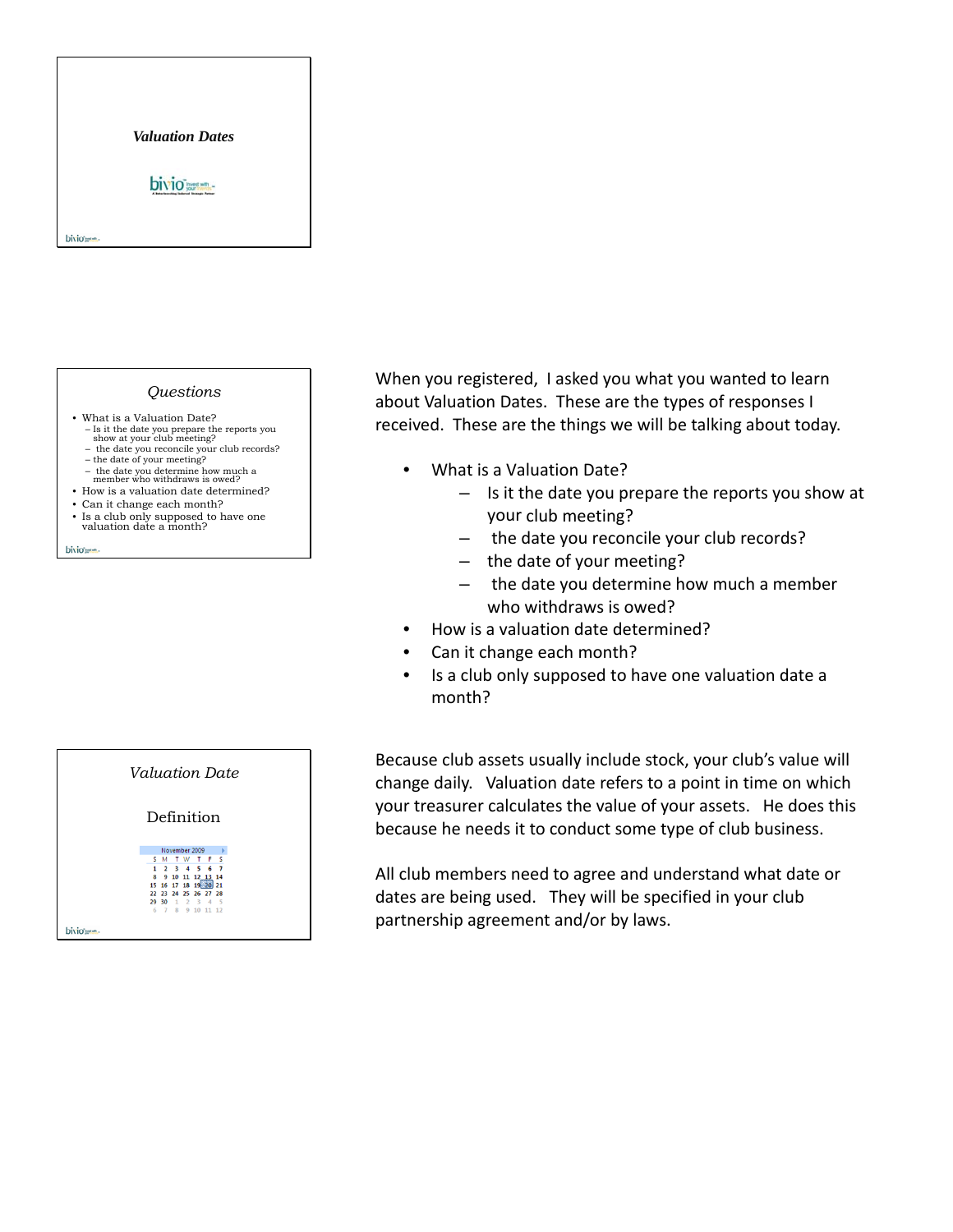# *Types of Club Business It Is Used For*

- Tracking Club Ownership
- Units Member's units/Total units in club=percent ownership
- Member Payment Valuation Date Payment/value of unit on valuation date=number of units purchased
- 
- Member Withdrawal Valuation Date (#units ) x (Value of unit on withdrawal valuation date) =\$ owed to member
- Reconcile Financial Accounts
- Portfolio Decision Making What should you buy or

bivio me

What types of Club business is it used for?

# Tracking club ownership

Investment club accounting tracks member ownership using units, which are like shares in your club. Like a share in a mutual fund, a unit's value changes daily. When a member makes a payment he is credited with units of club ownership Units are used to calculate the percent of the club assets which you own.

# Member payments‐

Your club will need to agree on the date or dates that will be used to price units purchased by each months member payments. Payment/value of unit on valuation date=number of units purchased

When a member withdraws, his units are cashed out. Your club will need to decide a date that will be used to value the units he owns.

(#units ) x (Value of unit on withdrawal valuation date)=\$ owed to member

When you are reconciling your financial statements with your club accounting records you will need to use a valuation statement so that you can compare them on the same date. Your financial statement reflects a single point in time. Club records should agree with it.

When you are making portfolio decisions, you will want to look at the current value of your investments to make buy and sell decisions.



To handle your clubs finances, you will have a brokerage account and you may have a bank account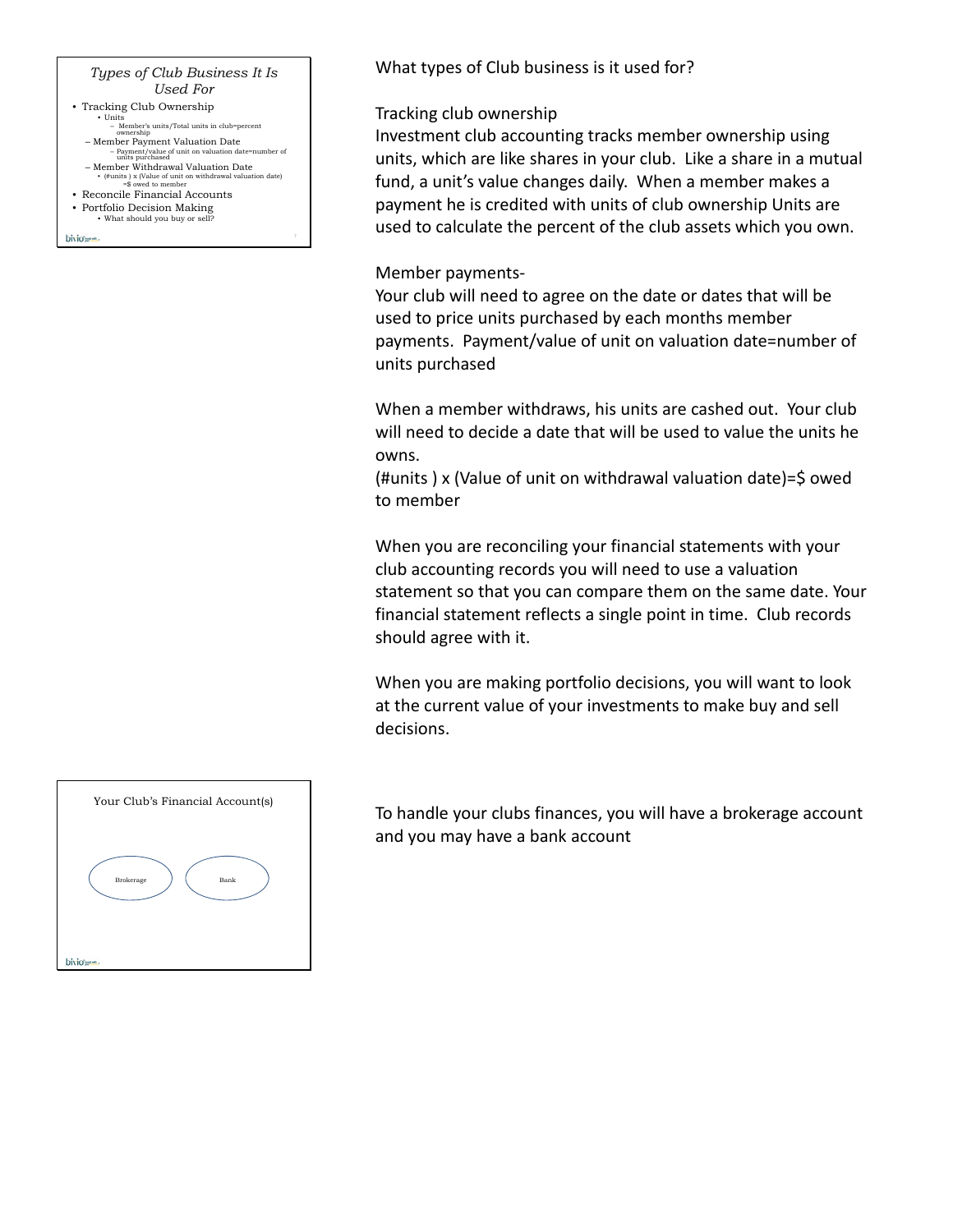

You will see them listed in your club accounting software. In order to be able to reconcile your accounts each month, transactions are tracked in the account they occur in.



But in terms of your club accounting you have one, combined, pool of investment assets.



Late Each evening, after the markets close and all closing price data has been confirmed your stock prices are updated. The value of each of your investments is added to any cash in your accounts to calculate the total value of all the assets your club owns. This is called your club Valuation. It will change daily.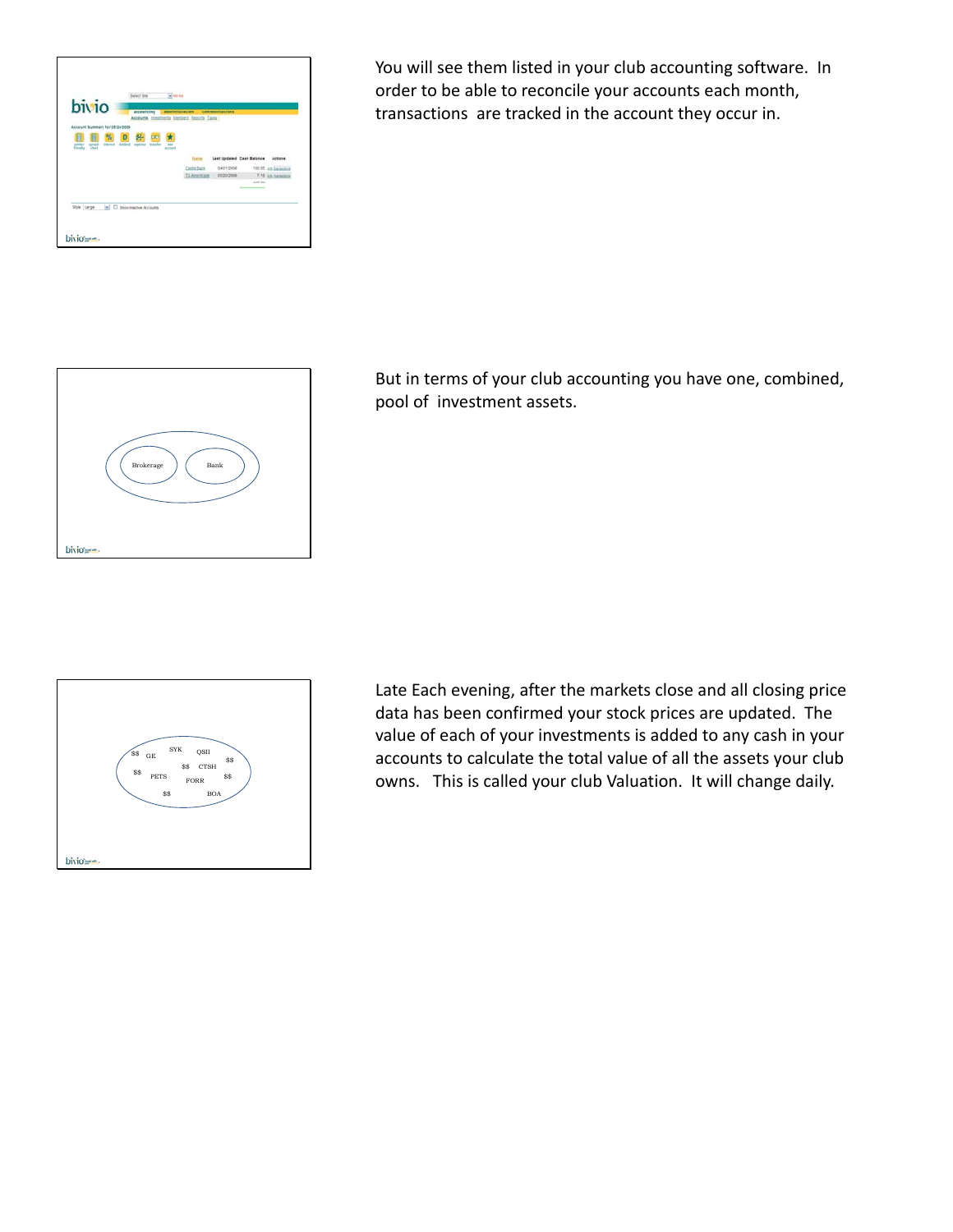|                                             |                    |               |                  |           |             | Hours link Cool Book per their Total Cool Book - Print per them there there including Decisional Person of Total |             |
|---------------------------------------------|--------------------|---------------|------------------|-----------|-------------|------------------------------------------------------------------------------------------------------------------|-------------|
| Countries Technology Edinburg Corp. CA CTER | 193.050            | Jan City      | 4,33.67          | 24 mins   | 1,010.00    | cent the                                                                                                         | <b>HOME</b> |
| <b>Figger but control</b>                   | at met             | <b>Winner</b> | 1,84.95          | 26 listed | <b>KING</b> | <b>WIND</b>                                                                                                      | <b>Vine</b> |
| Inscribed Bermanuels Australian Inc. (Fol.) | <b>AS ONE</b>      | $-0.762$      | 1481.7           | \$4,000   | (38.0)      | $441 + 43$                                                                                                       | $+1$        |
| and thereof & decomposes belowers           | <b>MARKET</b>      | <b>HALL</b>   | 1464             | 44,544    | 33436       | <b>CALLS</b>                                                                                                     | <b>MAG</b>  |
| become dangered in                          | <b>Hot control</b> | <b>22.328</b> | 8.108 MH         | \$1,7300  | 8.173 mm    | 101.01                                                                                                           | Table       |
| <b>Resident for Parties</b>                 | 12, 22, 23         | 70,000        | 4,552.75         | 31,000    | 1,14.41     | <b>COUNT</b>                                                                                                     | $11.2\%$    |
| Honesal European Inc. 412 T.S.              | est and            | $-4.1984$     | 120608           | 14,000    | 1,662,923   | <b>HEAR</b>                                                                                                      | 1,2%        |
| leads to reside by Jon.                     | <b>AS GRANT</b>    | $-100$        | $+ 194.46$       | At least  | d locking   | Als at                                                                                                           | <b>Fill</b> |
| <b>Brynar Gara (Em)</b>                     | 120,000            | 15,915,2      | 4,716.42         | 31.2-99   | 1,599.00    | 0.10182                                                                                                          | 10,0%       |
| been Corp. (177)                            | To price           | <b>JENGIN</b> | Alfred           | 21,269    | LIGHT       | L'alterno                                                                                                        | <b>KOW</b>  |
|                                             |                    |               | <b>14.708.70</b> |           | 24.65g day  | A FFAL-                                                                                                          | <b>H-PS</b> |
| <b>Cash Assumed</b>                         |                    |               | Total Chat Board |           |             | <b>Benefittive Director Card and Penant of Talak</b>                                                             |             |
| <b>Castle Back</b>                          |                    |               | TOTAL CO.        |           | TO IT       | 12                                                                                                               | 179         |
| <b>TE-Americans</b>                         |                    |               | 7.10             |           | 7.10        | 1.10                                                                                                             | 175         |
|                                             |                    |               | $-0.07, 225$     |           | 107.23      | 6.69                                                                                                             | 1.4%        |
|                                             |                    |               | <b>Hotel</b>     |           | <b>HARZ</b> | S. PT-66                                                                                                         | 44.4%       |

It is reported on a valuation report.

As you can see, your total club assets consist of any cash in your accounts plus the value of each stock holding you have. Stocks are valued once each day, late in the evening after the markets close and all closing price data has been confirmed.

## *Producing an Accurate Valuation*

- Reconciled records – All Transactions entered and verified
- Stock prices updated
- Valuation reports shown on a club meeting date

bivio me.

It is important that a valuation report be accurate. To ensure this, two things must be up to date . First, details of all financial transactions that have occurred up to and including the valuation date must have been entered and verified and second, closing prices for the stocks in your club portfolio must be up to date.

Note that it is almost impossible to produce a totally accurate valuation report on the date of your club meeting. Closing stock prices are not confirmed and released until late in the evening after most club meetings are over. This does not mean you cannot use your club meeting date as a valuation date. It just means that the reports you look at at the meeting should be considered preliminary and any reported amounts should be considered subject to change.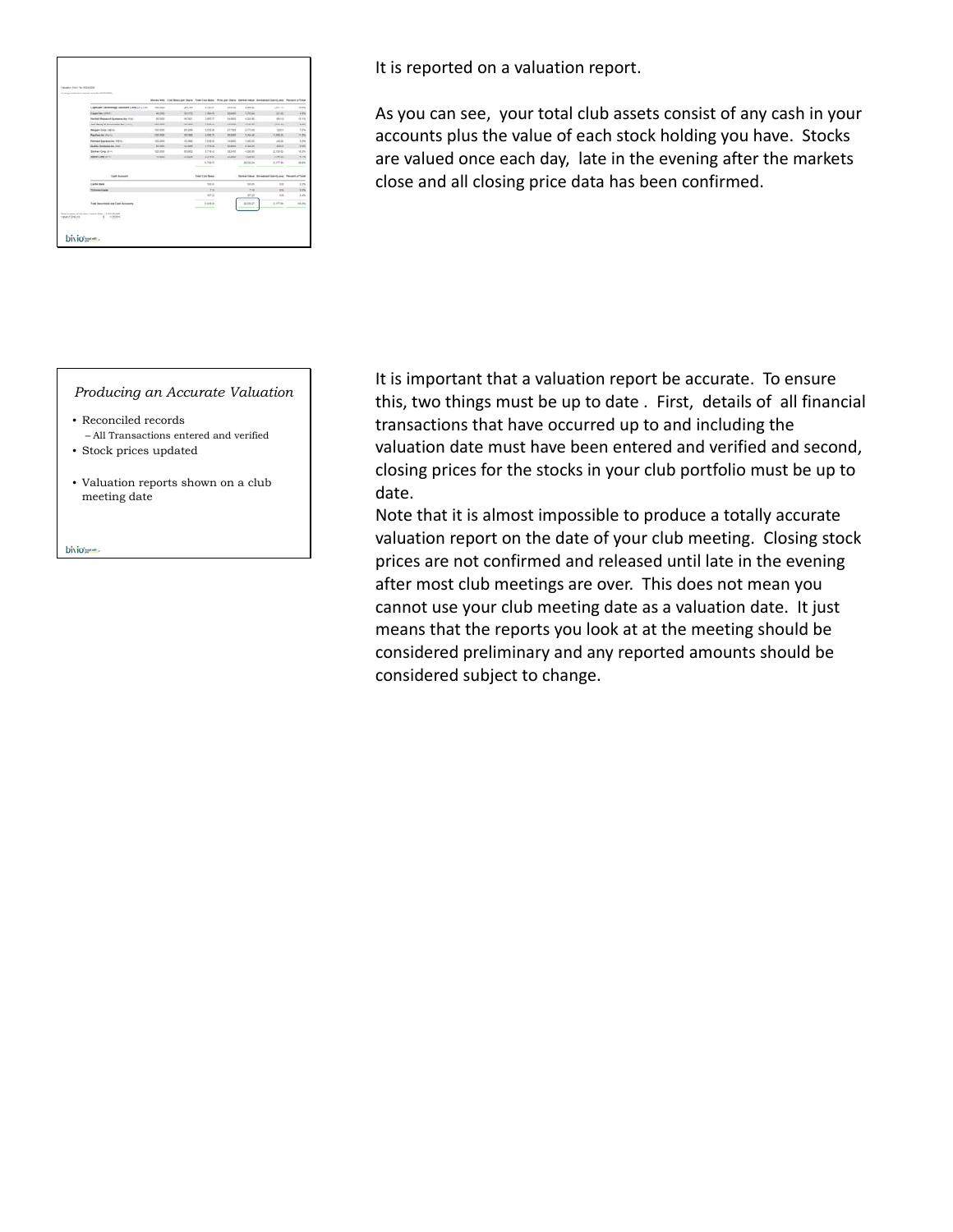### *How Valuations Were Calculated Historically* • Once a month

| 01100 u 111011011                    |                         |       |       |  |                |          |  |  |       |               |              |    |       |  |  |  |
|--------------------------------------|-------------------------|-------|-------|--|----------------|----------|--|--|-------|---------------|--------------|----|-------|--|--|--|
| – Enter transactions from statements |                         |       |       |  |                |          |  |  |       |               |              |    |       |  |  |  |
| - Update prices from newspaper       |                         |       |       |  |                |          |  |  |       |               |              |    |       |  |  |  |
| Producing it was cumbersome          |                         |       |       |  |                |          |  |  |       |               |              |    |       |  |  |  |
|                                      | Once a month was enough |       |       |  |                |          |  |  |       |               |              |    |       |  |  |  |
|                                      | November 2009           |       |       |  |                |          |  |  |       | December 2009 |              |    |       |  |  |  |
|                                      |                         |       |       |  | TWTFS          |          |  |  |       | м             | т            | w  |       |  |  |  |
|                                      |                         |       |       |  |                |          |  |  |       |               |              |    |       |  |  |  |
|                                      |                         |       |       |  |                |          |  |  |       |               |              |    |       |  |  |  |
|                                      |                         |       |       |  |                | 12 13 14 |  |  | 13 14 |               | 15           | 16 |       |  |  |  |
|                                      |                         |       | 16 17 |  | 18 19          | 20 21    |  |  |       | 20 21         | $\mathbf{v}$ |    | 23 24 |  |  |  |
|                                      |                         | 22 23 |       |  | 24 25 26 27 28 |          |  |  |       |               | 29           | зо | 31    |  |  |  |
|                                      | 29                      |       |       |  |                |          |  |  |       |               |              |    |       |  |  |  |
|                                      |                         |       |       |  |                |          |  |  |       |               |              |    |       |  |  |  |

In the days before computers, a club treasurer had to wait for a monthly brokerage and/or bank statement to enter monthly transactions and then find closing stock prices (probably in the newspaper), to prepare a valuation report This was enough work that a once a month valuation was sufficient for most clubs.

Valuations were probably often produced as of the end of the month, to agree with the dates of the financial statements which provided monthly transaction information. This meant that by the time a club met, the information could be fairly old, especially for using to make portfolio decisions. Since member payments were typically received and deposited after a meeting, it could also mean that members could be buying units that were valued significantly differently than they were on the actual day of deposit. A member would have an instant gain or loss on his investment in the club.

But, the valuation was applied consistently to all member deposits that occurred during the month, so, at the end of the month, if each member had contributed the same amount, he would have received the same number of units of ownership. If, in addition, all the deposits were made on exactly the same date, all members would also be equal in terms of rate of return on their investment and any allocations of income and expenses which were done during the month.

Unfortunately, over any length of time, it is highly unlikely that club members will all be able to contribute exactly the same amount at exactly the same time, month after month after month, year after year. That is why all clubs are told not to think they will operate with every member remaining "equal". It's just about impossible and it doesn't matter to have an effective investment club.

The reason for unit based accounting is to allow for the inevitable variations which will occur in member contributions and withdrawals.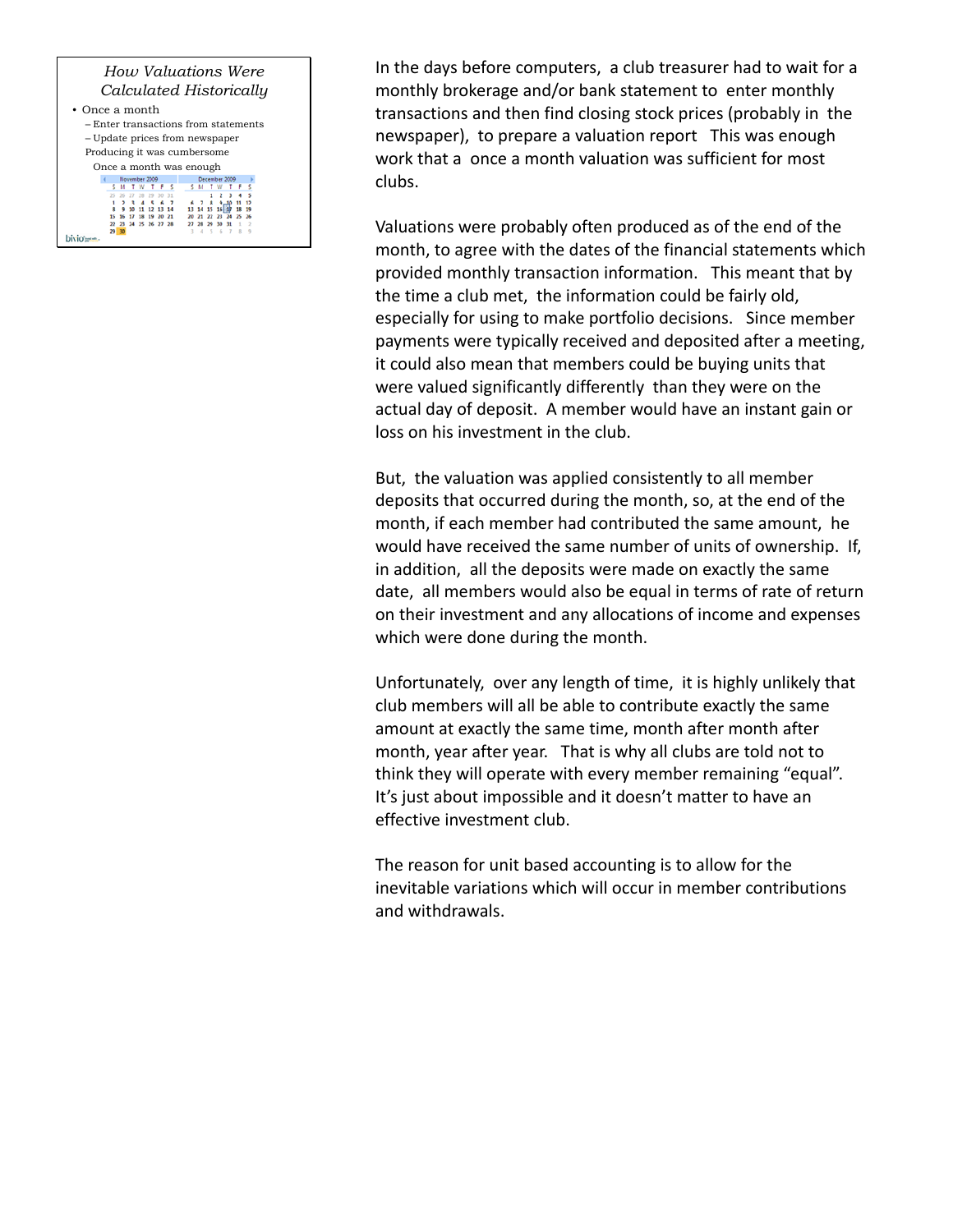## *21st Century Valuation Calculations*

- Daily
	- Transactions entered automatically into accounting
- Prices updated automatically from internet • Club business can be conducted using more
- up to date information
- Clubs can easily have different Valuation Dates for different types of Club business
- Eliminates big discrepancies between reports being reviewed and business being conducted

bivio me

# *How to Pick a Valuation Date*

- Is there a "wrong" choice of valuation dates?
- No, as long as everyone understands how your club is operating and you consistently apply the agreed to rules.
- If you don't know what to decide, use the recommendations of your club accounting software suppliers.

bivio me

Now, using the internet, stock prices can be updated automatically daily and transaction information is also available online daily. It can even be automatically entered in your club accounting. This allows your treasurer to easily prepare a valuation report and allows you to use different valuation dates for different types of club business. You may decide to do that so that your business can be conducted using information that more accurately represents your club's status at the time the business is conducted.

You may choose to have a single, official valuation date for member payments and withdrawals but you also have the option to value them as of the date of the transaction.

Even when clubs choose to use a single valuation date, they often choose one that is close to their meeting date so that their club business decisions are done using up to date information. If transactions are being automatically entered in your club accounting, your treasurer will have very little to do to produce you an up to the date report at any time.

Your club is free to establish whatever valuation dates will work best for your operations. The most important thing is that they be clearly defined and specified in your partnership agreement and everyone in your club understands them.

You can decide what valuation dates to use by considering the purpose of the valuation and the tools your treasurer has available. Some clubs may be comfortable with only one valuation date per month, others may prefer to make use of the flexibility provided by automated updating to choose valuation dates more closely related to the business being transacted. Most important is that your club is consistent on the date or dates it is going to use for valuations and that you make sure your club records are accurate and up to date before you use them to conduct any club business.

If you don't know what to decide, use the recommendations of your club accounting suppliers.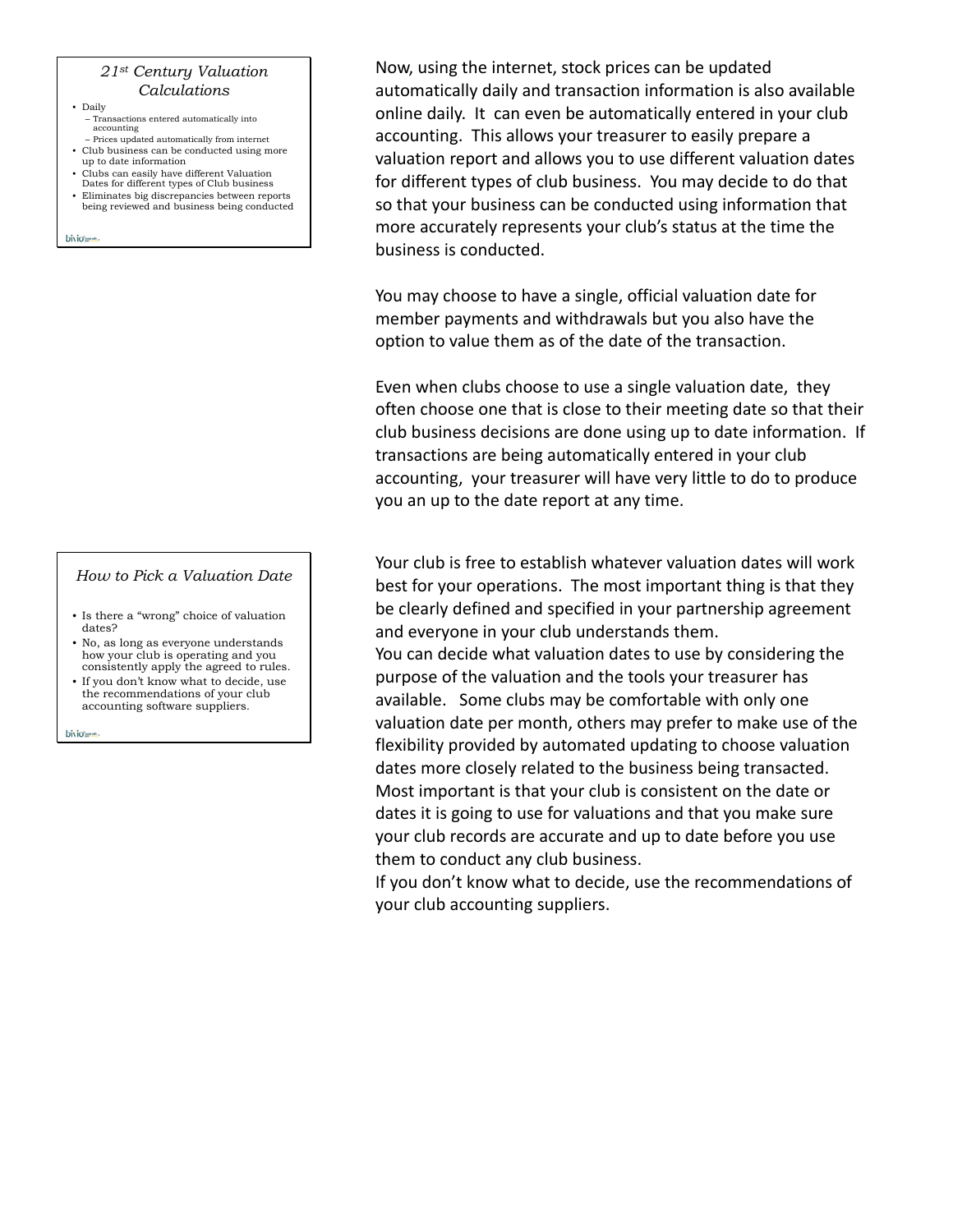## *Valuation Date versus Transaction Date*

- Valuation Date
- Establishes a value for club assets
- Transaction Date
- Date the business is actually transacted and club records change • Member ownership percentages change
	- Member is withdrawn from club

bivious.



There is an important difference between a valuation date and a transaction date. A valuation date establishes an official value for your club assets. It is not the date the business is transacted and your club accounts change. For example, member ownership percentages change or a member is withdrawn from your club

Many clubs assume that if they have one valuation date each month and all members make the same payments that they will all be "equal". However, if two member deposit transactions for the same amount are made on two different dates the members will have different rates of return on their investment even though they have received the same number of units. In addition, in investment club accounting, allocations of income and expenses are done on a daily basis. If any sort of taxable transaction such as a capital gain happens between two deposit transactions, it will be allocated based on the percentage of ownership at the time it occurs. Just because members receive the same number of units in a month doesn't mean their accounts remain "equal".

Here's an example:

Suppose you have 5 members in your club and \$25 payments for 4 of them are made on January 20. The percentage of ownership of all 5 of the members will change. On 1/25 a \$100 dividend is received. It will be allocated based on those percentages of ownership. Suppose member 5 makes his \$25 deposit on 1/27. Again, the percentage of ownership of all 5 members will change. When an additional \$100 dividend is received on 1/31, it will be allocated based on different percentages than the one received on 1/20

This is OK. In fact it is probably inevitable. The accounting system is designed to handle the fact that people will make different contributions at different times.

The point is that having the same valuation date for everyone does not guarantee that everyone remains "equal"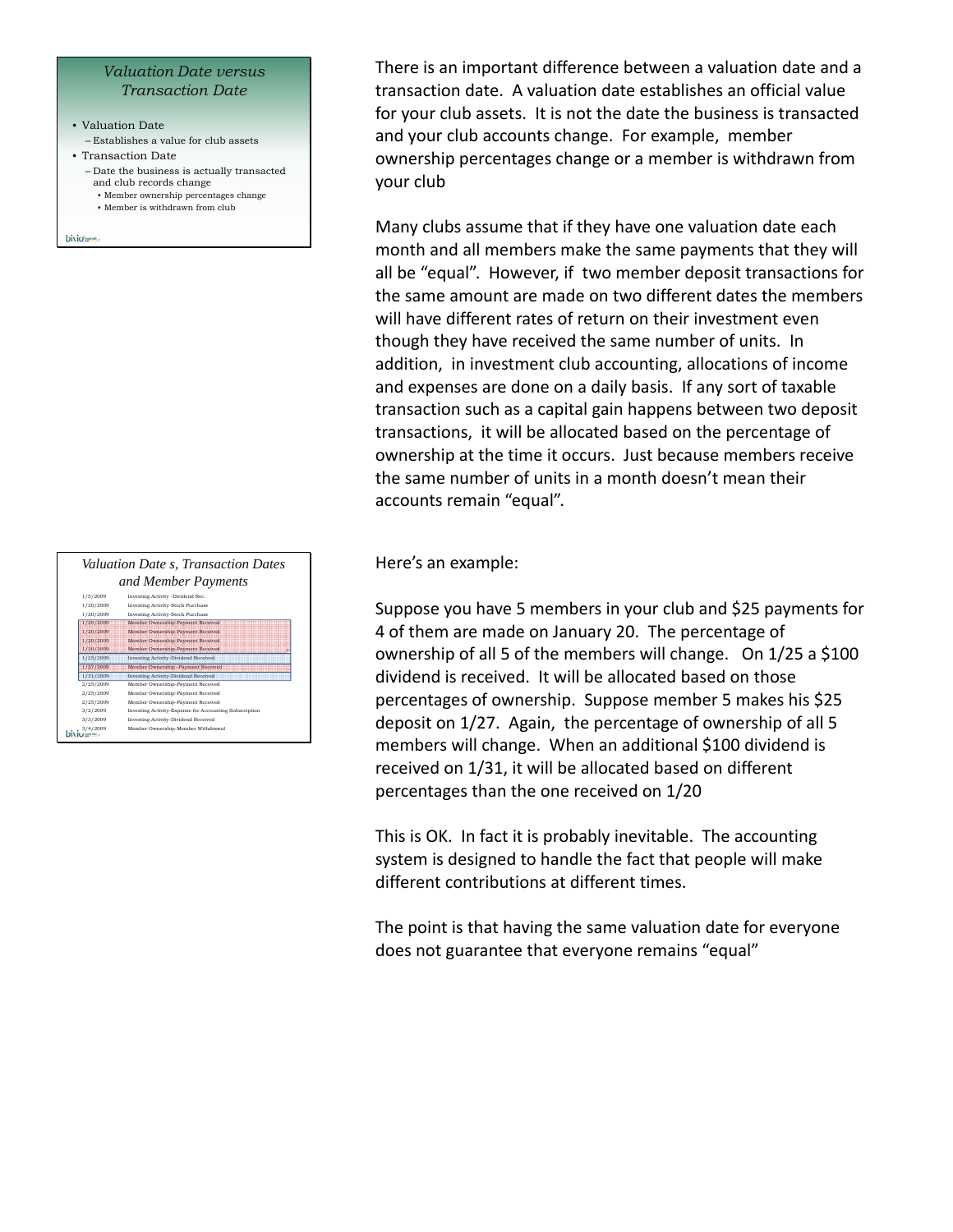#### *Valuation Dates, Transaction Dates and Member Payments*

- 
- 
- $\begin{array}{ll} \bullet\quad \text{ If your treatment's la state tools the total rate} \\ \bullet\quad \text{Pycurrent Valuation Date = Transaction date} \\ 1. \quad \text{If you want to keep everyone "equal" (not recommended) \\ \bullet\quad \text{else and can estimate using everyone makes payments at the same time in the same time.} \\ \bullet\quad \text{Sub management issue} \end{array}$ 
	-
- c) Don't expect treasurer to be able to make entries to adjust d) Requiring electronic deposits may be a method to ensure consistent payments  $\frac{2.01}{2}$  in to allow flexibility in member contributions and
- 
- 
- a) Make sure this is not affecting your club operations<br>b) Stop worrying about everyone being "equal"<br>c) You have a club to learn about choosing stocks and managing a portfolio.<br>d) If you do well at that, over the long roa
- e) Your club will be stronger because you will have allowed a bit of flexibility in your operations and your club treasurers job will be easier.

bivio me.

If your treasurer has the tools, we suggest you let the Payment Valuation Date = the Transaction date. This makes his job the simplest and allows for the potential of the automatic recording of payments.

If you insist on trying to keep everyone "equal" (which we do not recommend)

Spend your efforts ensuring everyone makes payments at the same time in the same amounts. This is a club management issue. It is not something that is easy for your treasurer to accomplish by the way he enters amounts in the club records.

One way to try and accomplish this is to require members make automatic payments to your brokerage account. They can be set up to arrive on a certain date and will arrive within 1 or 2 days of a target date.

If you want to allow flexibility in member contributions and amounts, make sure this is not affecting your club operations. Your club needs to know it will have regular funds available for investing.

Stop worrying about everyone being "equal"

You have a club to learn about choosing stocks and managing a portfolio. If you do well at that, over the long road, everyones investment will increase.

Your club will be stronger because you will have allowed a bit of flexibility in your operations and your club treasurers job will not become cumbersome and overly complicated.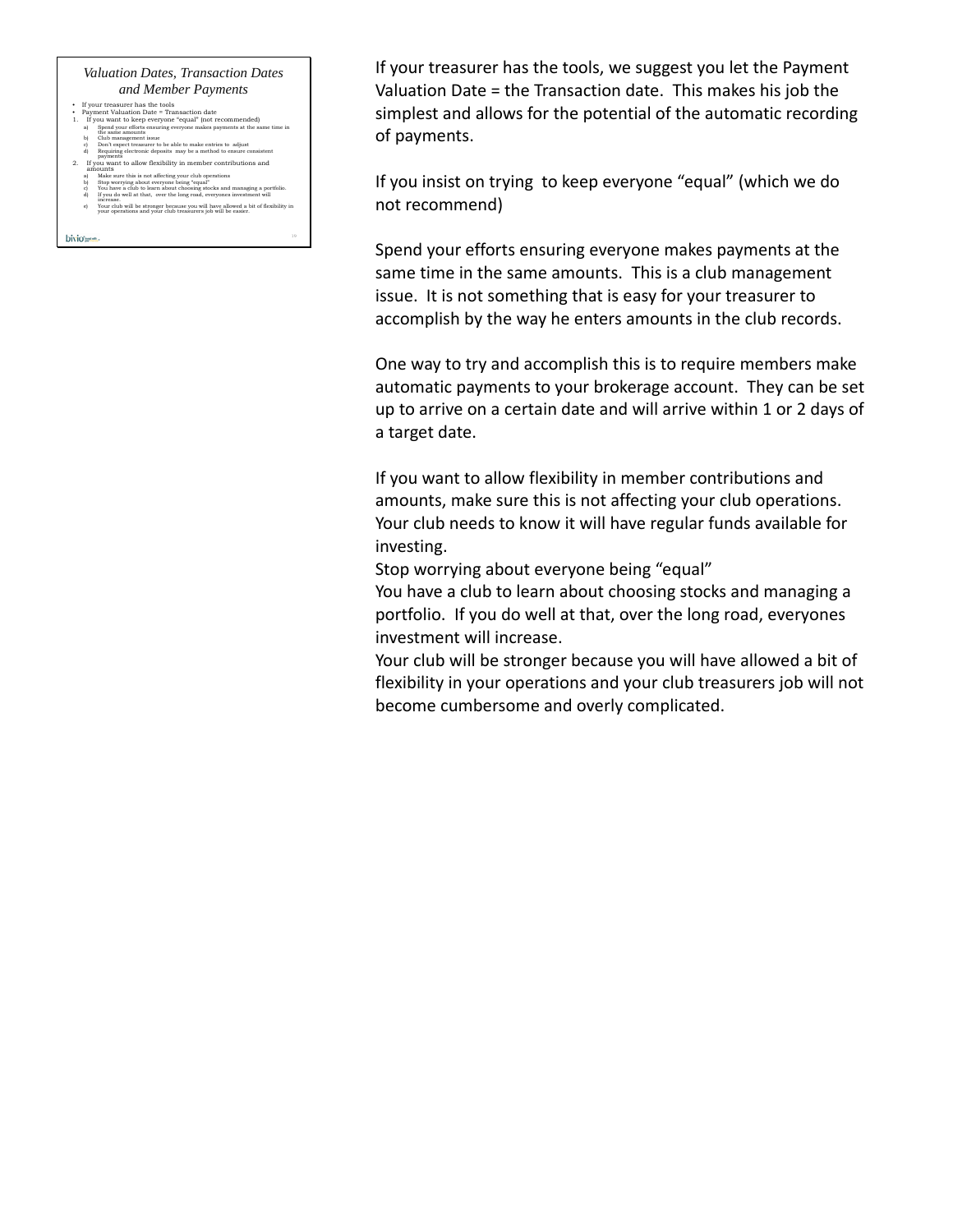### *Valuation Dates, Transaction Dates and Withdrawals*

- 
- Discourage Market timing Valuation date chosen as valuation for meeting following meeting at which withdrawal request was submitted and approved Pay member as close to valuation date as possible
- Recommendation – Transfer securities within a day of the withdrawal valuation date
- Cash within 10 days of withdrawal valuation date • Reasons – Funds belong to member
- Avoid confusion based on changing asset value
- Gain/loss between valuation and transaction date is not born by the member to whom the assets are owed
- Member is not withdrawn from the club until transaction date

```
bivious-
```
There are two very important considerations when picking a valuation date for member withdrawals.

First, you should build in a little time lag between the time a request for withdrawal is received and a withdrawal is valued. The recommendation is to value a withdrawal approximately 1 month after the date it is accepted. In the Recommended partnership agreements, a withdrawal is valued just prior to the second meeting following the request to withdraw.

The second factor that is important is that the withdrawal transaction, the actual payment to the member, occur very close to the date of the valuation. The standard recommendation is that if he is being given stock, it should be transferred within a day of the withdrawal valuation date. Any cash owed should be paid within 10 days.

It is very bad practice to allow much time to pass between a withdrawal valuation date and the date the member receives their assets. Not only does the money belong to the member and he should have access to it in a fairly reasonable time frame, the more time that passes between a valuation and a payment, the more chance there is for asset values to be significantly different. What will the club do if the value of their portfolio drops significantly between the valuation date and the payoff date? They still have to make the same payout. And, because the withdrawing member isn't allocated any part of the loss subsequent to withdrawal, the remaining members are taking a double hit ‐‐ their own share of the loss plus their fractional share of the loss that would have been allocated to the withdrawing member. If there has been a gain or any income received, the remaining members will have received an extra share of the gain based on assets that weren't theirs. Finally, the member is not withdrawn from the club until the transaction date.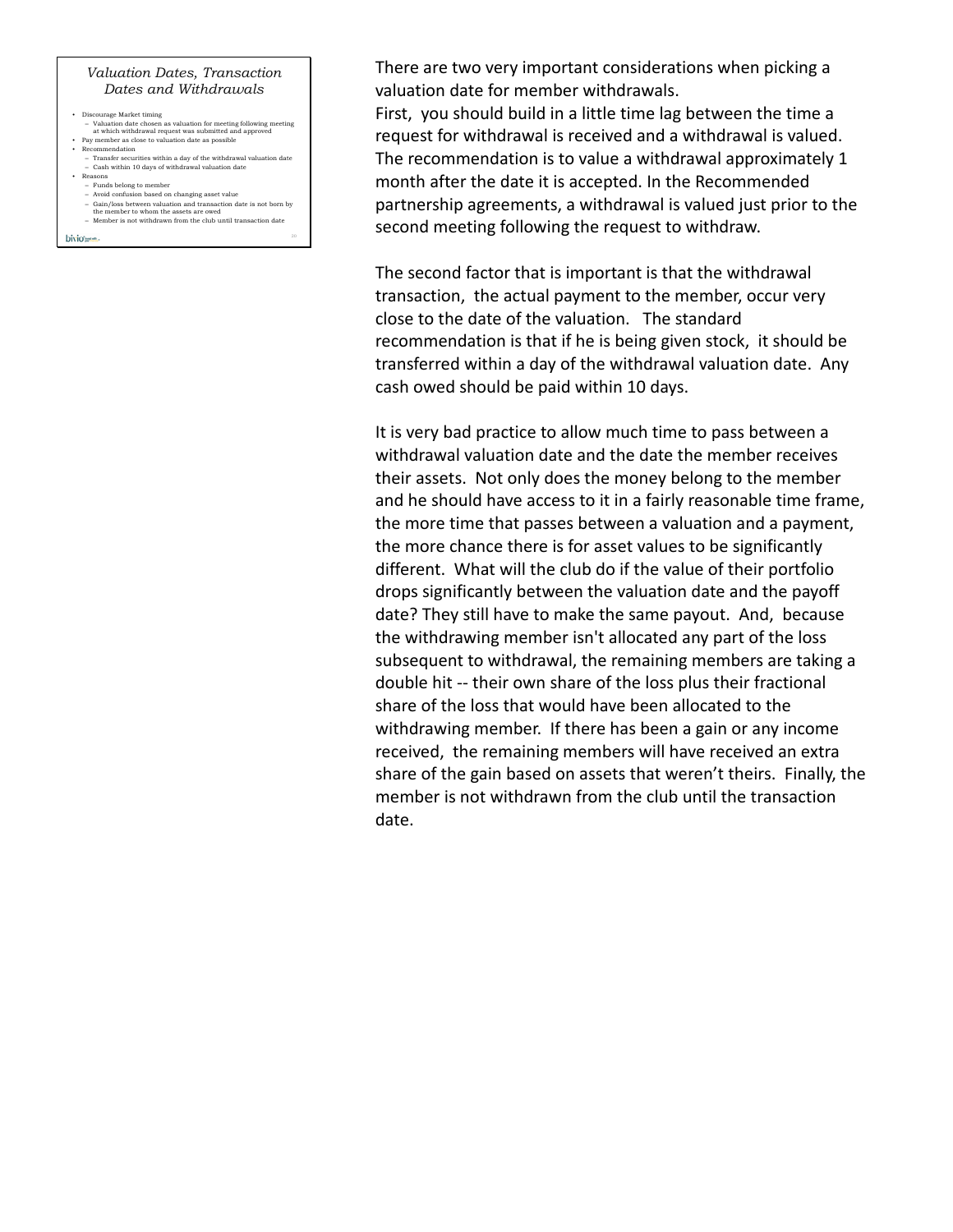*What Valuation Date Does Your Club Use?*

- A Specific Day of the Month-20.31%
- Examples:
	- End of Month
	- 1st of the month – 15th of the month
	- 25th of the month
	-

bivious-



#### *What Valuation Date Does Your Club Use?*

- Valuation Date=Transaction Date 10.93%
- Examples
	- Date payments are deposited
	- transaction date current date
	- dates that money is deposited
	- Date dues are posted to account

bivio-

When you registered, I asked you what valuation date or dates your club uses. The answers fell into 4 categories.

The first was those of you using a specific date of the month, regardless of your club meeting date. 20.31% of you fell into that category.

The second was those whose valuation was fixed in relation to their monthly meeting date. This was the biggest group 45.31%. These valuation dates were specified in relative terms such as "the Friday before our Meeting", or "The day before our meeting"

17.24 percent of this group is using their meeting date as the valuation date. This is fine, as long as everyone understands that reports they are looking at on the day of the meeting contain figures from the previous date and should be considered preliminary.

This group (10.93%) is using the method bivio recommends which is to have the valuation date equal the transaction date it is a smaller percentage, both because the ability to do so has not been around as long and the comfort level with doing something that is a little different than the "traditional" recommendation has not been established yet. I would expect the size of this group to grow as people take further advantage of automatic data entry.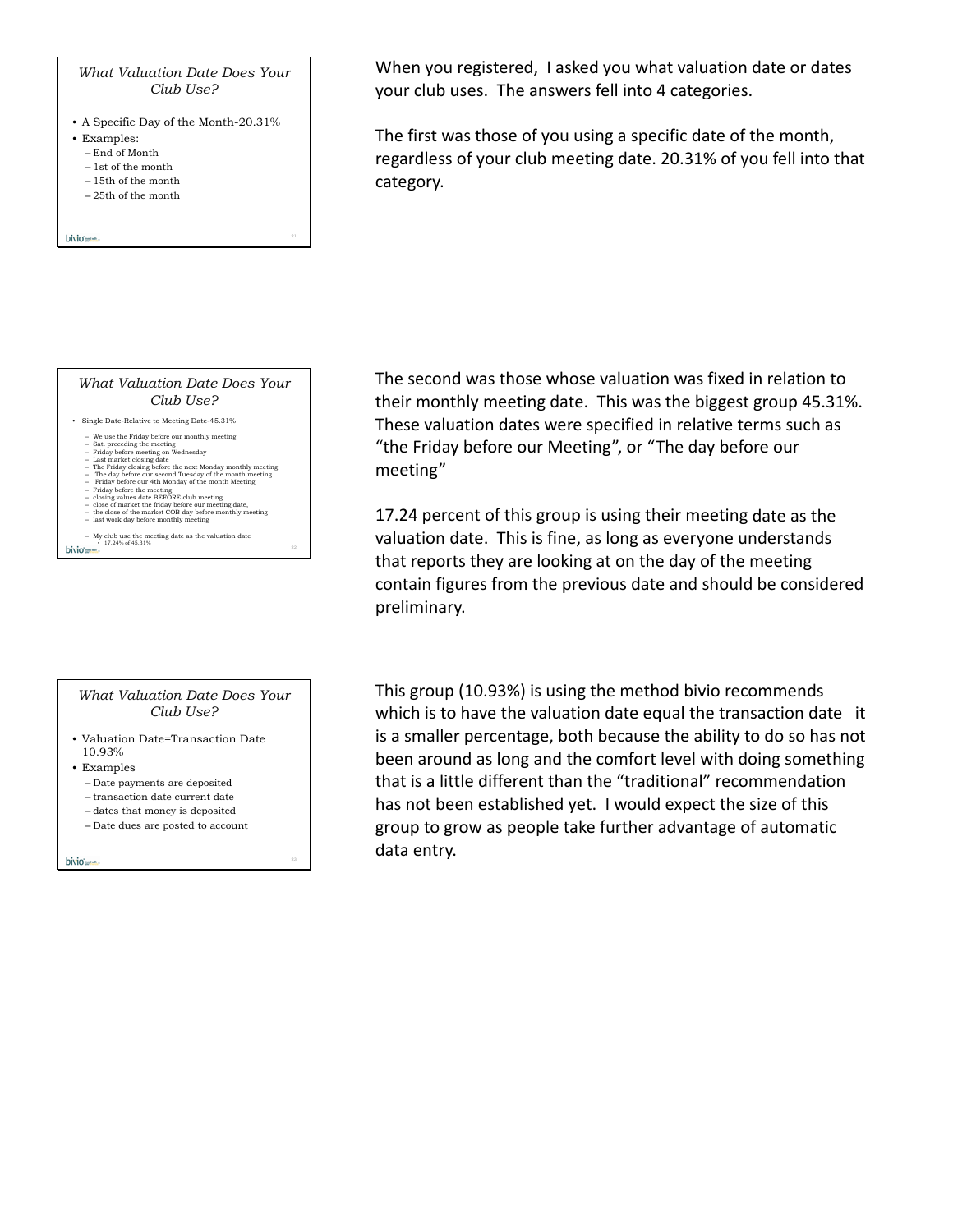

This group (23.43%) needs some improvement.

Anyone who answered nothing is just wrong. If you are entering payments, something is being used for your valuation date. You need to find out what it is.

If you don't know, I hope this presentation has helped you find out where to find the information or what questions to ask. All club members should have a basic understanding of the concept so that they can be comfortable their investments in the club are being tracked correctly.

It varies‐ It's OK to vary but it should be specified with a little more detail than this.

This specification is a bit better but still leaves open room for interpretation and possible manipulation of entries

Scottrade Statement‐Your club accounting is what is being used to prepare your taxes and track your investments in your club. You should compare your valuation statement with your brokerage statement but you shouldn't use the brokerage statement alone.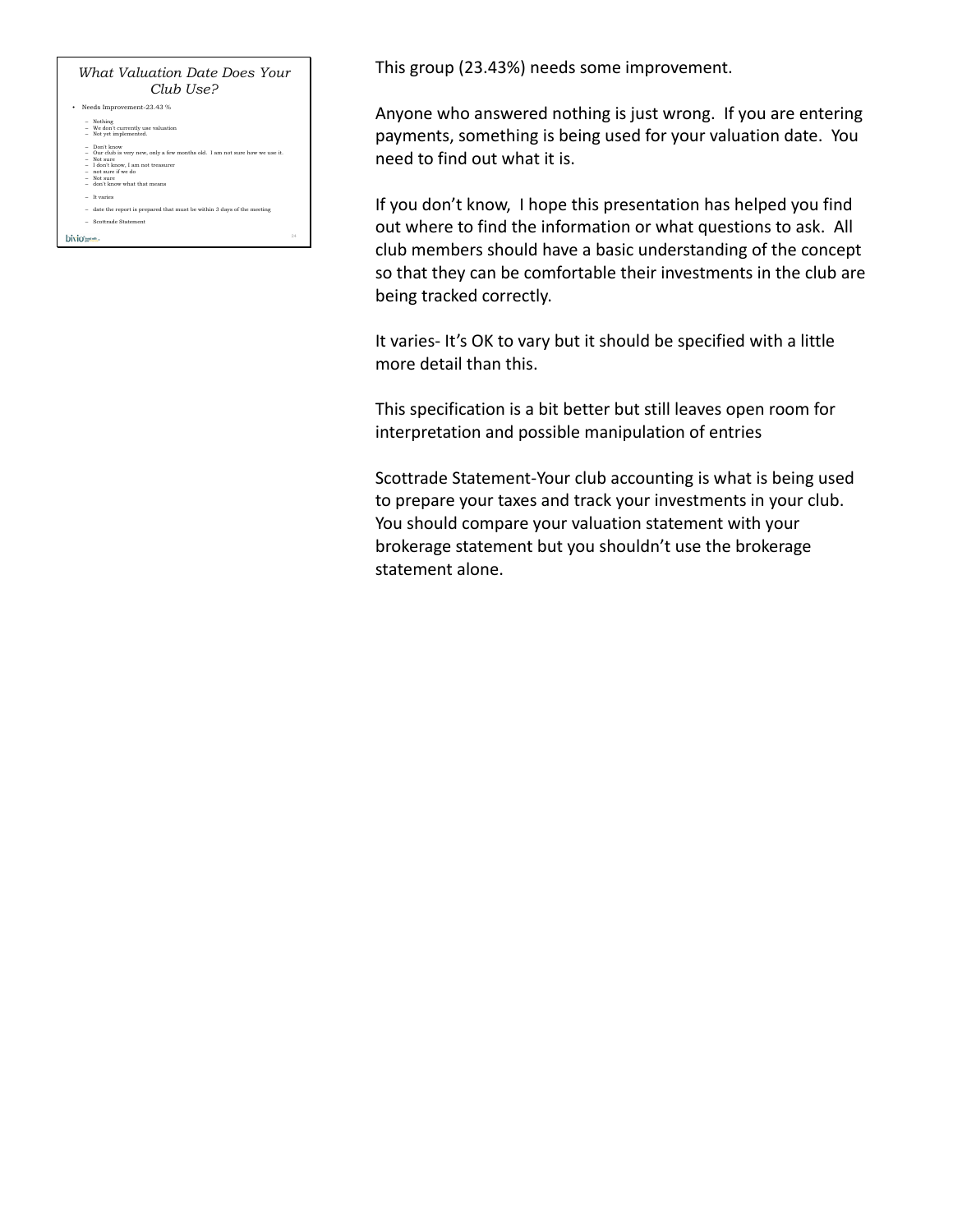| Single Versus Multiple Valuation<br>Dates                                                                                                                                                                                                                                 |  |
|---------------------------------------------------------------------------------------------------------------------------------------------------------------------------------------------------------------------------------------------------------------------------|--|
| Monthly<br>٠                                                                                                                                                                                                                                                              |  |
| - Reasons                                                                                                                                                                                                                                                                 |  |
| · Transactions entered manually                                                                                                                                                                                                                                           |  |
| . Valuations, need to be "created and saved"                                                                                                                                                                                                                              |  |
| • Prices updated manually                                                                                                                                                                                                                                                 |  |
| · Traditional recommendation                                                                                                                                                                                                                                              |  |
| • Need to give members paper copy of report before meeting                                                                                                                                                                                                                |  |
| $-$ Considerations                                                                                                                                                                                                                                                        |  |
| • All club members get the same number of units for the same dollar<br>contribution. This often leads to misleading thinking.                                                                                                                                             |  |
| - Does not keep everyone "equal" Unless same amounts are deposited on same                                                                                                                                                                                                |  |
| exact days, month after month after month, year after year                                                                                                                                                                                                                |  |
| · Unless transaction dates are identical                                                                                                                                                                                                                                  |  |
| - Rates of return will be different<br>- Any taxable income, loss or expense in between deposits will be allocated                                                                                                                                                        |  |
| differently                                                                                                                                                                                                                                                               |  |
| - Member tax basis may be different (buy ins)                                                                                                                                                                                                                             |  |
| • If using a system where valuations need to be saved, extra care must be<br>exercised to make sure that the correct valuation is being used for<br>recording payments and withdrawals if you have created any extra ones<br>to look at the performance of your portfolio |  |
| つら                                                                                                                                                                                                                                                                        |  |

Let's talk a little more about Single versus multiple valuation dates.

First, Monthly valuations

- Reasons you might be doing this
	- o Transactions entered manually
	- o Valuations need to be "created and saved"
	- o Prices updated manually
	- o Traditional recommendation
	- o Need to give members paper copy of report before meeting
- Considerations
	- o All club members get the same number of units for the same dollar contribution but that leads to misleading thinking:
		- As we have discussed, this does not keep everyone "equal" unless the same amounts are deposited on same exact days, month after month after month, year after year
	- o Also, unless transaction dates are identical
		- Rates of return will be different
		- Any taxable income, loss or expense in between deposits will be allocated differently
		- **Member tax basis may be different (buy ins)**
	- o If using a system where valuations need to be saved, extra care must be exercised to make sure that the correct valuation is being used for recording payments and withdrawals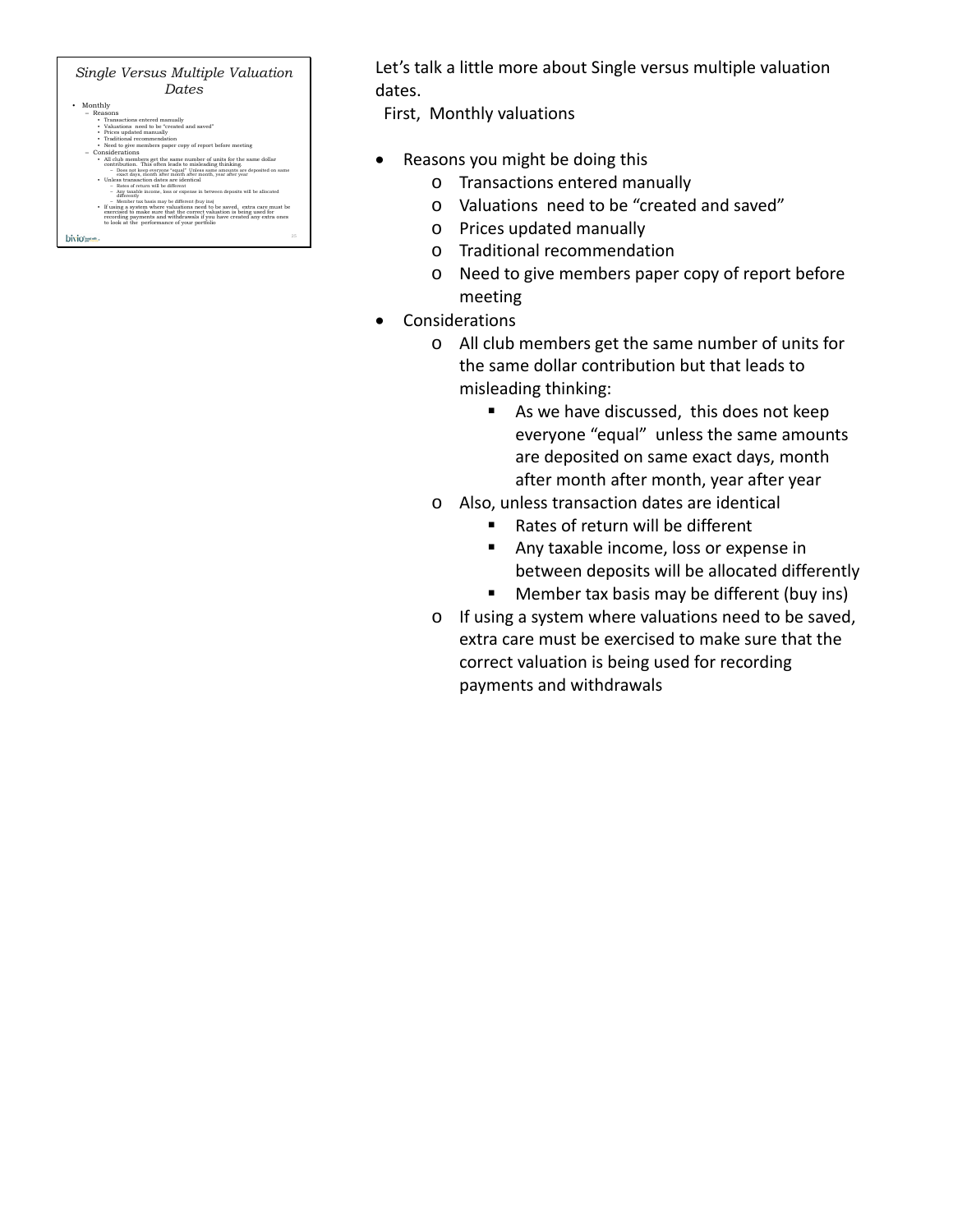#### *Single Versus Multiple Valuation Dates*

- Multiple Dates
	- Payments credited when received
	- Units received reflect price when deposit is received.
	- More than one valuation easily available • Transactions entered automatically • Stock prices updated automatically
	- Less work for treasurer
	- Up to date information for portfolio management
	- Deposits can be required before the date of your meeting

bivio-

# *How Should Your Club Decide?*

- Understand the tools your treasurer has available
- What is your club comfortable with?
	- Make sure you understand that a single<br>valuation date does not guarantee "equality"<br>- Make sure you understand that a withdrawal<br>should be valued and paid out within<br>approximately 1 month of a withdrawal request<br>being re
- Choose dates that allow your treasurer time to do his job before your club meeting but provide you with up to date information to base your club meeting decisions on

bivio me

What are the advantages of using Multiple valuation Dates if your software supports that.

- o Payments credited when received
- o Units received reflect price when deposit is received therefore the gain and loss for your investment in your club is more accurate.
- o Due to the Internet connection, more than one valuation easily available
	- **Transactions entered automatically**
	- **Stock prices updated automatically**
- o Less work for treasurer. Automatic information means he only has do do a quick check to confirm records.
- o Club can be looking at current value of club to make portfolio decisions at the club meeting
- o Deposits can be required before the date of your meeting. That means that at your club meeting, you will know who is delinquent and also know you will have funds available for investing.

Understand the tools your treasurer has available. If your software requires manual updating or manual creation of valuations, it will probably be simplest for him to only have to create one a month

What is your club comfortable with? If your club has been operating a certain way for a long time, they may resist any changes. However, make sure everyone understands all the implications of how you have chosen to operate. If they are mistaken in thinking that a single valuation date somehow keeps everyone equal or your partnership agreement spells out more than a month between the time a withdrawal request is received and valued and paid out, you really should consider changing your partnership agreement.

Choose dates that allow your treasurer time to do his job before your club meeting but provide you with up to date information to base your club meeting decisions on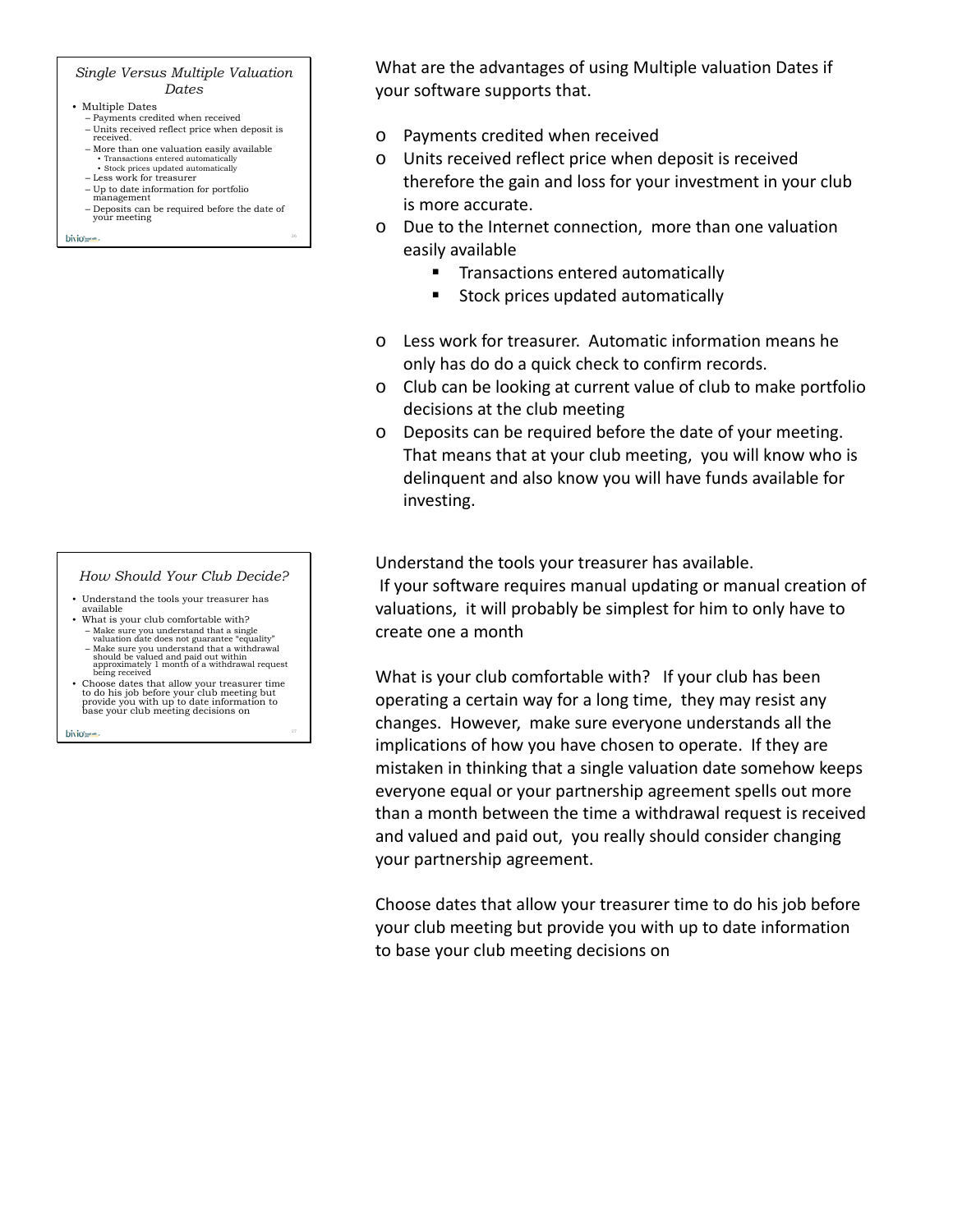# *Valuation Dates Cannot Overcome Club Management*

- *Issues* • Keep treasurers job simple
	-
- Investment Clubs need steady, stable source of funds for investing – Regular contributions, infrequent withdrawals
	- If your club allows irregular deposits, your treasurer can't use the fact that you have a single valuation date to keep everyone "equal"
- Investigate automatic deposits
- Delay valuation and payment of withdrawals approximately a month but no more.

bivio me-

Many of the issues that we have been talking about are club management issues, not accounting issues. For example,

You want to operate in a way that makes the treasurers job as simple as possible. Your club should be spending it's time learning about investing, not accounting. Follow the guidelines of the experts and you won't be faced with any difficult accounting challenges.

To run an effective investment club, you need to be able to count on a steady and stable source of funds for investing.

This means you want regular contributions and infrequent withdrawals.

If your club allows irregular deposits, your treasurer can't use the fact that you have a single valuation date to keep everyone "equal"

If you are concerned about this, you need to require a specific deposit date for member payments, perhaps by requiring members to make automatic deposits to your club brokerage account.

On the flip side, while a member should have the ability to withdraw funds from the club if needed, everyone should understand that this should be an infrequent occurrence. It is suggested that you not value a withdrawal until a month after the meeting where it is presented. Building in a bit of a delay helps to discourage any sort of market timing. If people withdrawing are disrupting your club operations too much, you have a management problem to deal with.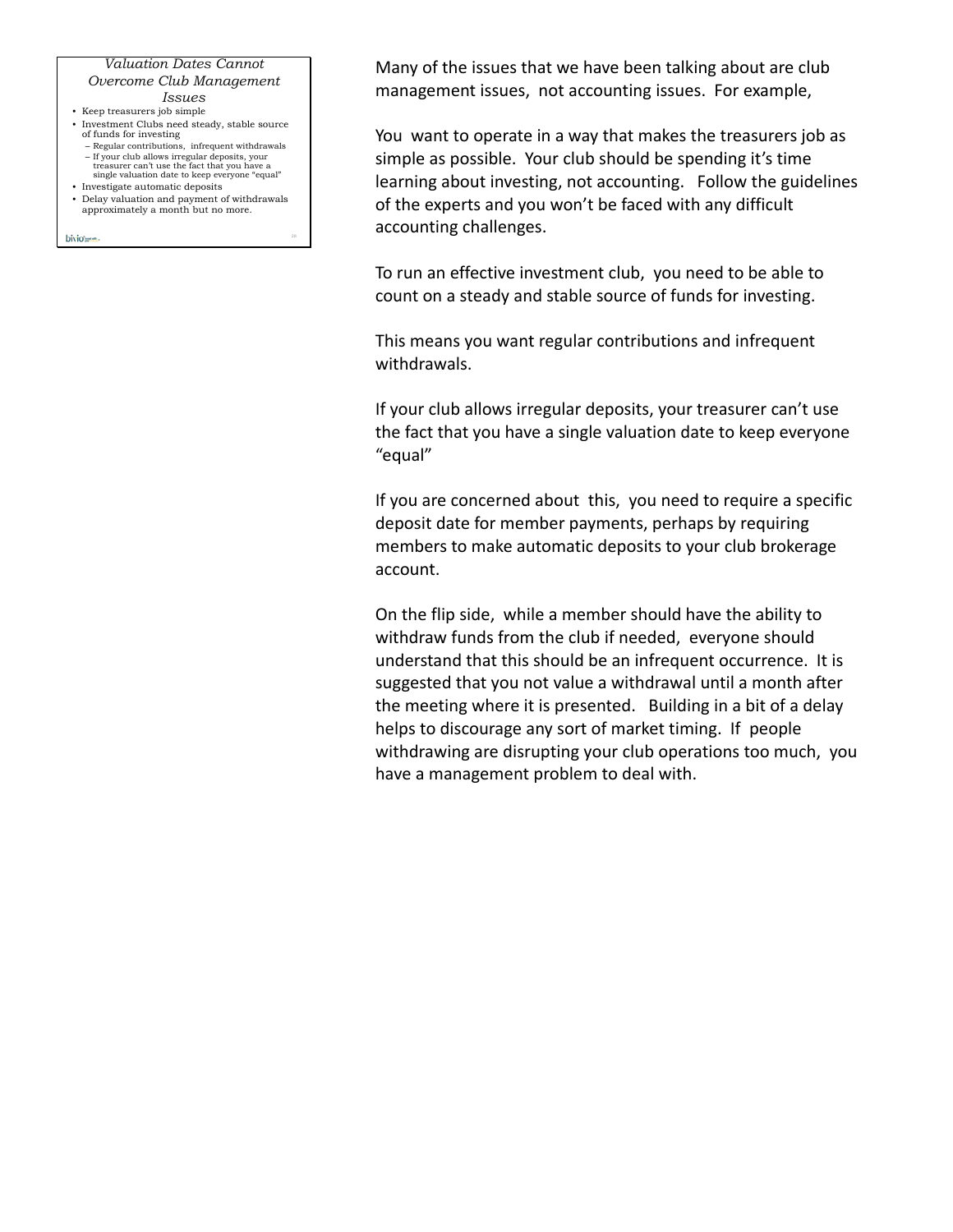## *Where to Specify Valuation Dates*

- Partnership Agreement • Valuation Dates needed for Unit Transactions – Payments – Withdrawals
- Operating Procedures (Optional)

bivio me

- Valuation Dates Needed for Reconciliations
- Valuation Dates to use for Portfolio Decisions

*Traditional Partnership Agreement Wording-One, Monthly Valuation Date* 

7. Value of the Partnership The current value of the assets of the partnership, less the current value of the liabilities of the partnership (hereinafter referred to as the "value of the partnership") shall be determined as of a regularly scheduled date and time ("valuation date") preceding the date of each periodic meeting determined by the club

– Actual date can be specified here or in By laws (easier to change) bivio me

Where do you specify your Valuation Dates?

- Partnership Agreement
	- Valuation Dates needed for Unit Transactions
		- Payments
		- Withdrawals
	- Operating Procedures (Optional)
		- Valuation Dates Needed for Reconciliations
		- Valuation Dates to use for Portfolio Decisions

Traditional Partnership Agreement Wording‐One Monthly Valuation Date

# 7. Value of the Partnership

The current value of the assets of the partnership, less the current value of the liabilities of the partnership (hereinafter referred to as the "value of the partnership") shall be determined as of a regularly scheduled date and time ("valuation date") preceding the date of each periodic meeting determined by the club

> – Actual date can be specified here or in By laws (easier to change)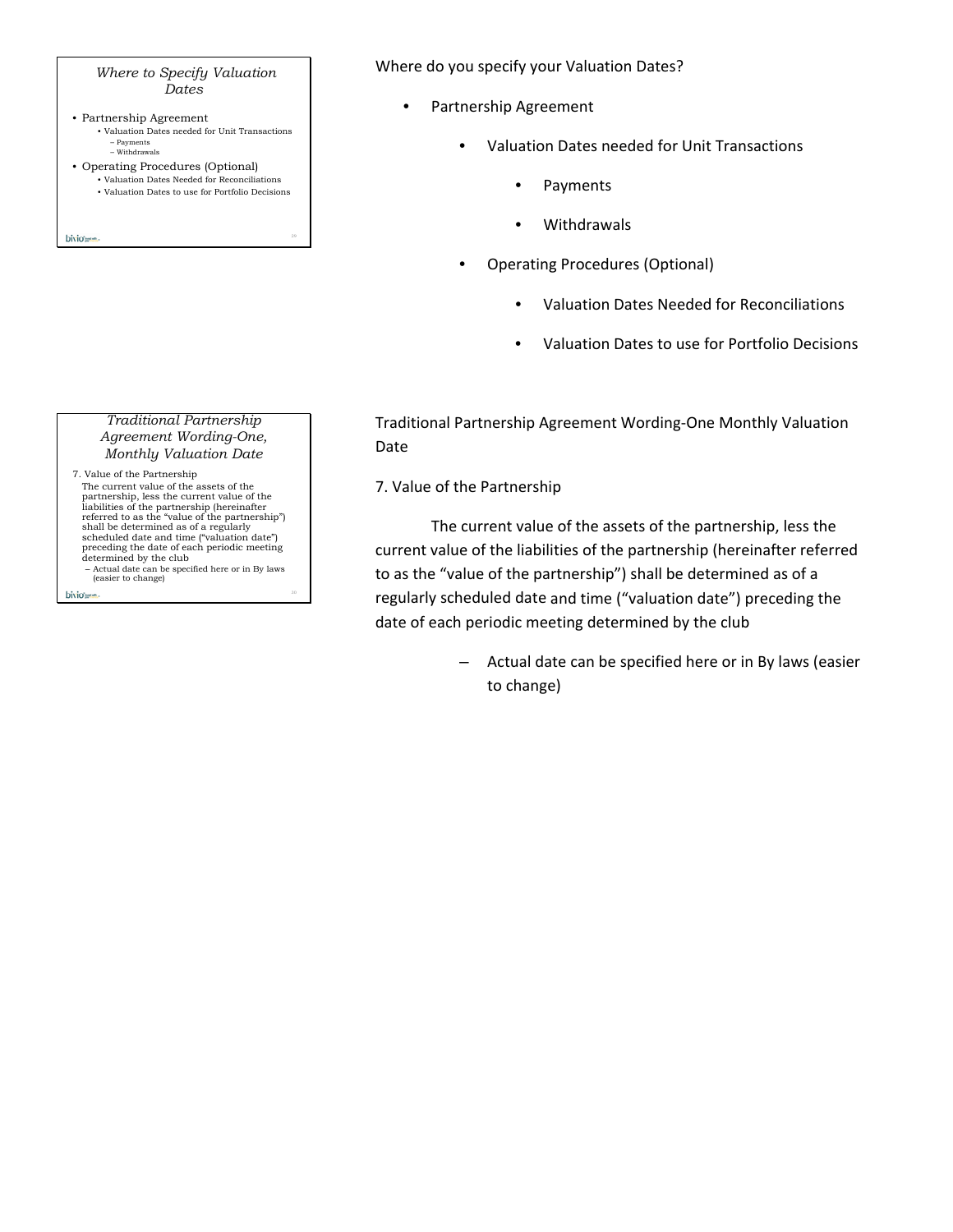# *Possible Partnership Agreement Wording-Multiple Valuation Dates*

**Value of the Partnership.**<br>The current value of the assets of the partnership less the current value of the liabilities of the partnership' (bereinafter referred to as the 'value of the partnership') may be determined as

bivio-

The value of units received for member contributions will be<br>determined by the value of the partnership as of the deposit<br>date of the contribution in the club brokerage account<br>(Payment valuation date).<br>Member withdrawals

*Common Questions Related to Valuation Dates*

- How come members own different #units/percentage of club? They all contributed the same total amount over the last 3 months.
- How come the amount I told a member they were going to receive doesn't agree with the amount the withdrawal report calculated?

bivio-

Possible Partnership Agreement Wording‐Multiple Valuation Dates

# **Value of the Partnership.**

The current value of the assets of the partnership less the current value of the liabilities of the partnership (hereinafter referred to as the "value of the partnership") may be determined as necessary after the close of the stock market each business day.

The value of units received for member contributions will be determined by the value of the partnership as of the deposit date of the contribution in the club brokerage account (Payment valuation date).

Member withdrawals will be valued based on the value of the partnership 2 business days prior to the second club meeting following the date the withdrawal request is received. (Withdrawal valuation date).

Also included in another section of the partnership agreement is that stock will be transferred within 1 day of the withdrawal valuation date and remaining cash owed will be paid within 10 days. As was said before, It is very bad practice to allow much time to pass between a withdrawal valuation date and the date the member receives their assets.

Now that we've had this discussion, would anyone like to volunteer to answer these questions?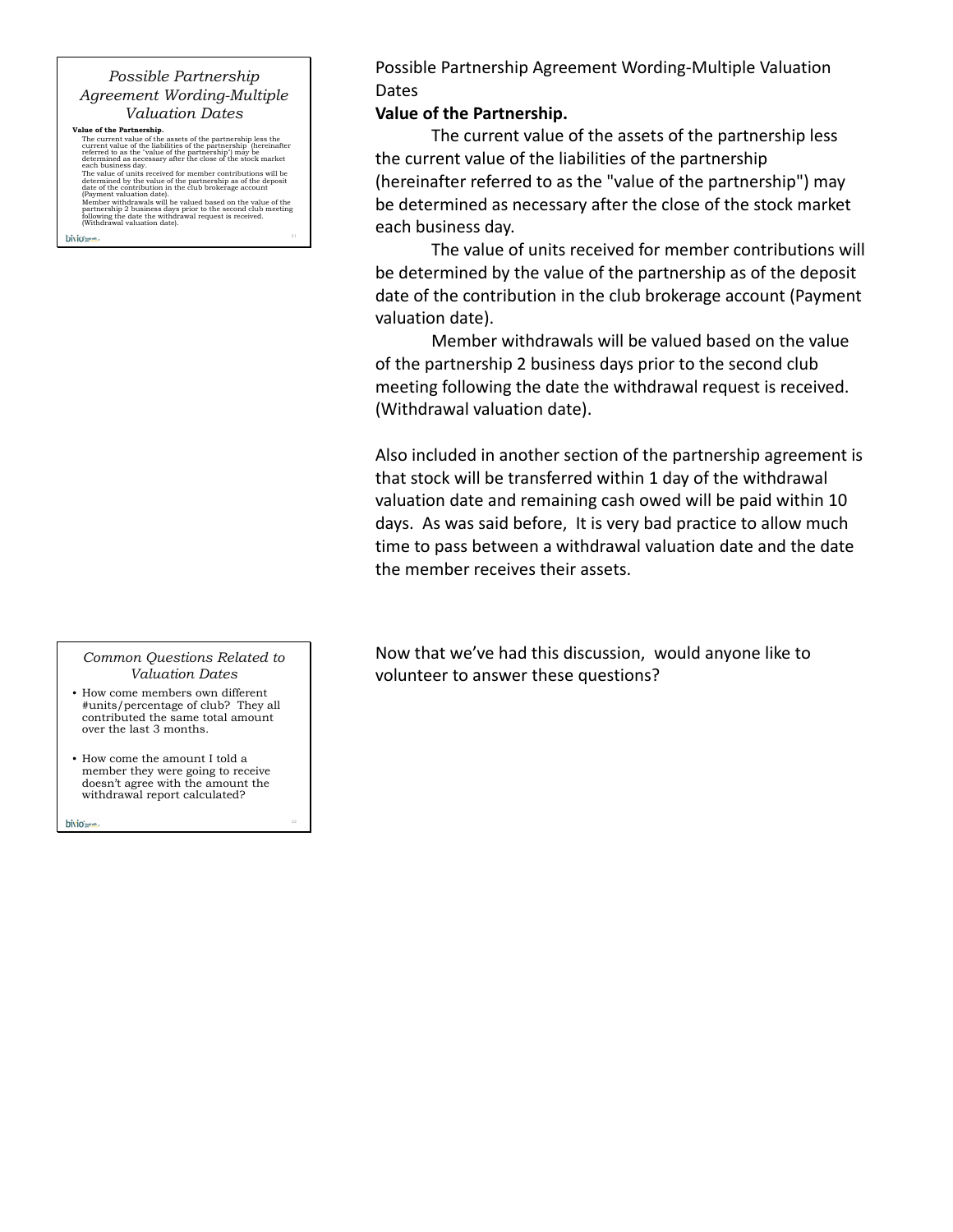#### *Bottom Line*

- If your club valuation dates are clearly called out in your partnership agreement, your treasurers job is simple and everyone in your club understands how you are operating whatever date or dates you are using are fine.
- Make sure there are no misunderstandings about everyone being equal if you are allowing different amounts of deposits on different days even if over the course of several months everyone makes the same contribution.
- Having one valuation date a month doesn't keep everyone
- equal. Take advantage of current technology to keep the treasurers job as simple as possible and your club efforts on learning to invest, not club management.
- There is a lot of history and study behind the momendations that are given for valuation dates. If you club accounting supplier.<br>
club accounting supplier.

## *Homework*

- Go to your Partnership agreement and make sure you and everyone else in your club understand what you have agreed to use for valuation dates
- Double check that payments and withdrawals are being recorded using your club's agreed to valuation dates

bivio me.

# Bottom Line

- If your club valuation dates are clearly called out in your partnership agreement, your treasurers job is simple and everyone in your club understands how you are operating whatever date or dates you are using are fine.
- Make sure there are no misunderstandings about everyone being equal if you are allowing different amounts of deposits on different days even if over the course of several months everyone makes the same contribution.
- Having one valuation date a month doesn't keep everyone equal.
- Take advantage of current technology to keep the treasurers job as simple as possible and your club efforts on learning to invest, not club management.
- There is a lot of history and study behind the recommendations that are given for valuation dates. If you don't know what to use, use the recommendations of your club accounting supplier.

## Homework

- Go to your Partnership agreement and make sure you and everyone else in your club understand what you have agreed to use for valuation dates
- Double check that payments and withdrawals are being recorded using your club's agreed to valuation dates